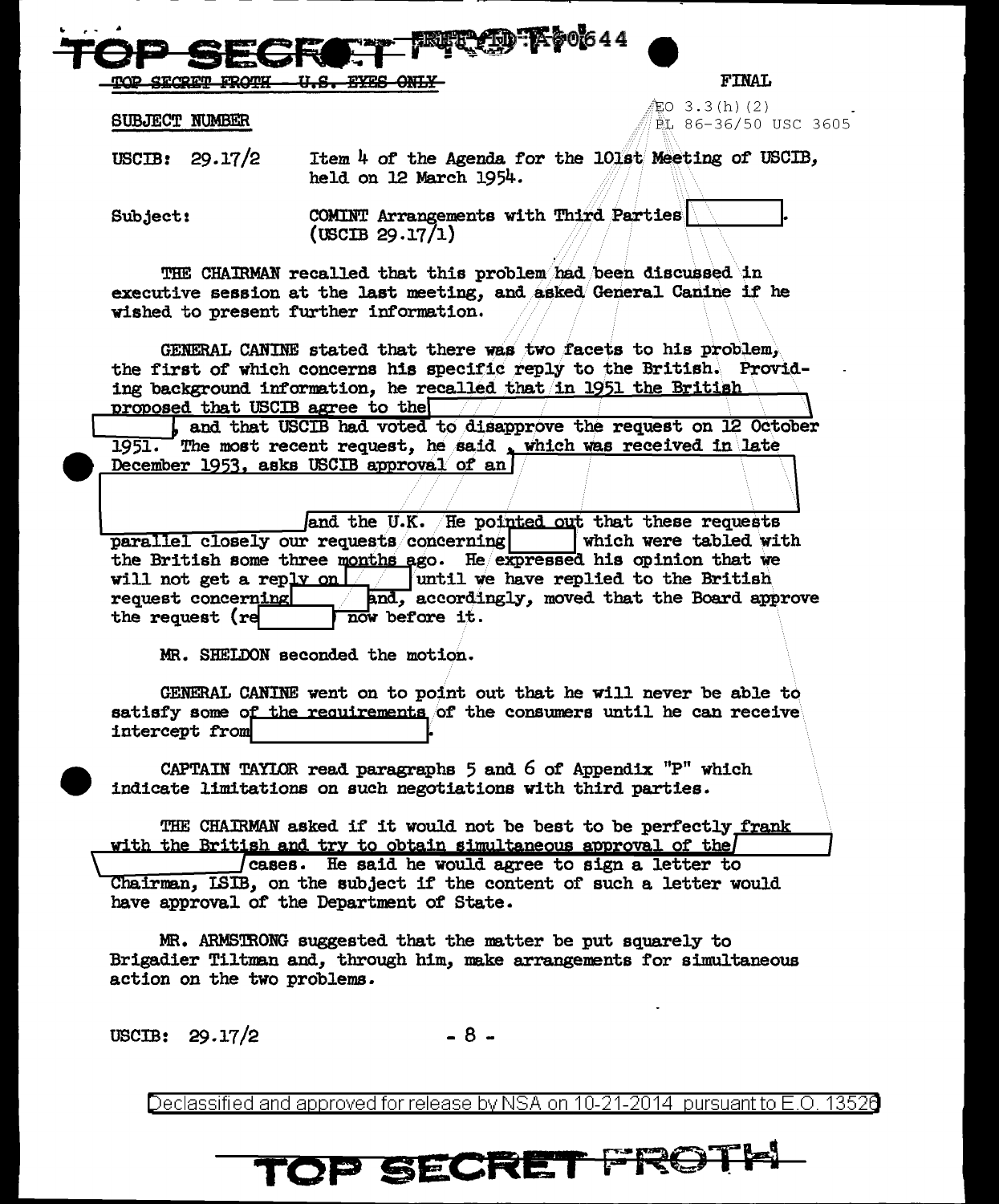**FYRS FOR SECRET FROTH** <u>n a - </u>

 $USCIB: 29.17/2$ 

This suggestion was acceptable, and General Canine agreed to discuss the matter with Brigadier Tiltman at the same time that he informs him of the Board's decision on the Viet Minh problem.

-<br>部O 3.3(h)(2)

PL 86-36/50 USC 3605

GENERAL CANINE then brought up the second facet of this problem. He asked that the Board consider whether we should depend upon the British to supply us  $x$ <sup>1+h</sup> information on  $\boxed{\qquad}$  or go into l on our own as we did in . He added that by going in ourselves we might disturb our relations with the British but, on the other hand, we will probably stand to gain more COMINT by such action.

THE CHAIRMAN asked if the  $|$ are capable of providing information which the could not.

GENERAL CANINE replied affirmatively, stating that we have received some very fine information from the including the bulk of what we know about the It was his opinion that the have the greatest

degree of COMINT sophistication of all the countries.

THE CHAIRMAN asked if we would be prepared in principle to let the British go into with us.

GENERAL CANINE replied that the British are already there under a  $U.K.$ arrangement of long standing, made by Brigadier Tiltman during the war and maintained on an undercover basis. He added that the U.K.  $\sqrt{ }$  relations are of a more recent vintage and came into being about the time that we were attempting to line up with the on the basis of a  $\uparrow$   $\downarrow$  to-U.S.-Navy approach. He explained that our attempted negotiations came to a sudden end when the British broached to us, at Board level, a request for approval of U.K.arrangements.

GENERAL TRUDEAU informed the members that he was working informally on an approach made by the | |, through the USMA in for exchange of various types of high-grade intelligence including COMINT.

GENERAL SAMFORD asked if it is the view of the Board that the ultimate objective of our U.S. policy is to accomplish COMINT agreements with

On the basis of the discussion, THE CHAIRMAN replied that all members appear to be in agreement with such action as an ultimate objective; however, he said that he had some misgivings about the use of the word "formal", and that we may have to consider arrangements of an informal nature.

USCIB:  $29.17/2$ 

**P SEGRE**